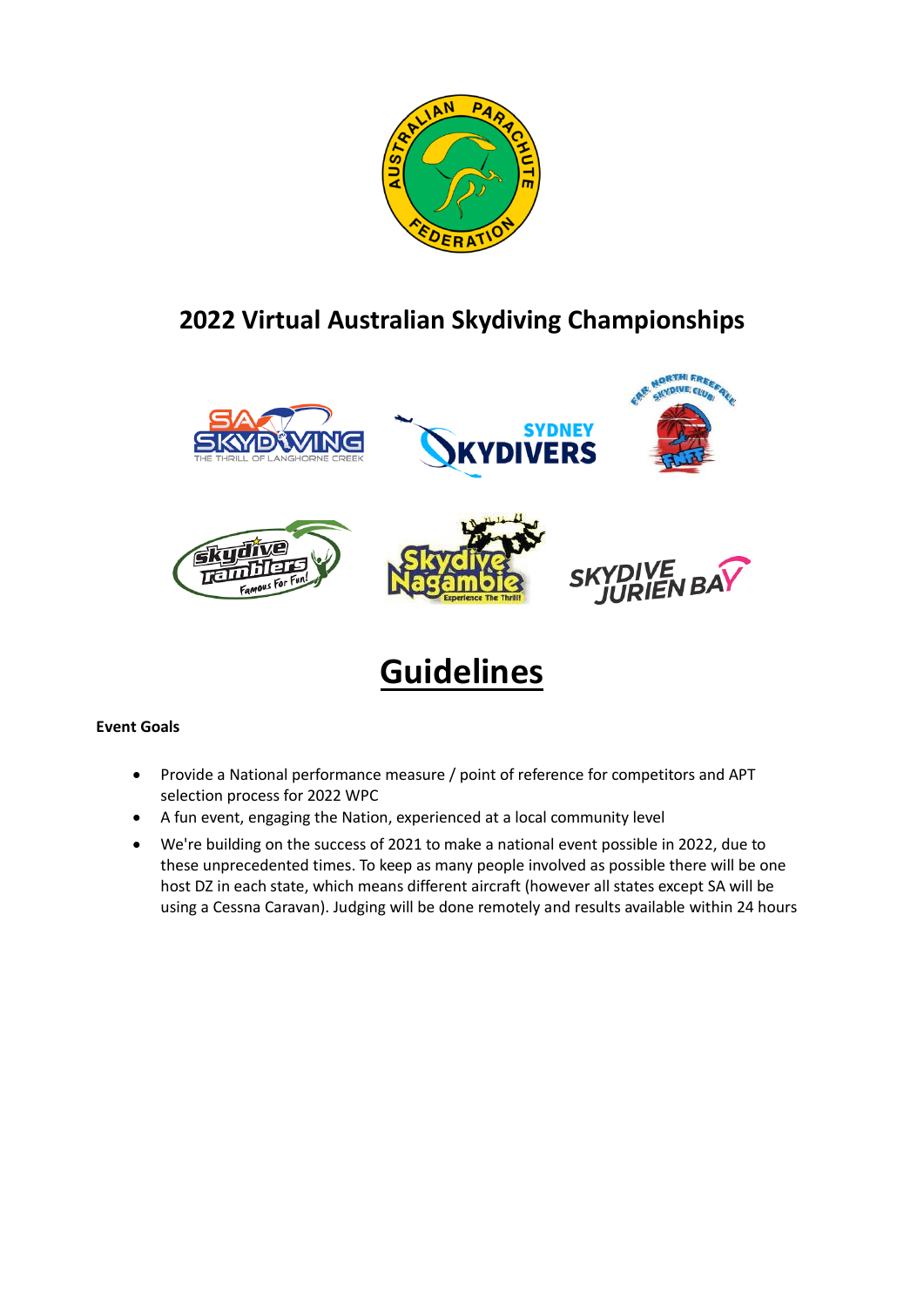## **APT Context**

- If a competitor cannot compete at any event due to exceptional, covid related, circumstances, including WA competitors being unable to attend the CP/AL Nationals, an application for Australian Parachute Team membership may be made to SCC. SCC will consider and approve team membership on a case-by-case basis, final decision by National Coach
- Where domestic and international travel require passengers to be fully vaccinated, APT membership, and access to related Performance Based Funding for 2022, will be dependent on full vaccination (as defined by Federal law). This pre-requisite is valid for 2022

#### **Meet Director**

- There will be one overall Meet Director, appointed by the APF
- The Meet Director will be Jules McConnel, based at Sydney Skydivers, Picton, NSW
- The Meet Director will appoint individual 2ic's to be based at each State DZ location responsible for liaison with the DZ operations, State based event management, governance, liaison with comms and marketing, logistics and reporting

#### **Event Locations**

- A DZ will be designated as the competition event location for each State:
	- o SA SA Skydiving, Langhorne Creek
	- o WA Jurien Bay
	- o NSW Sydney Skydivers, Picton
	- o VIC Nagambie
	- o SQLD Ramblers, Toogoolawah
	- o NQLD Tully

#### **Registration Timing**

- Registration coming soon
- Registration will close **5pm Sunday 20th March (for all events)**

#### **Event Schedule**

- At the 2ic Meet Director's discretion, for each DZ, the event schedule can be adjusted to accommodate weather or local logistics
- The overall event window will be from Saturday 26 to Sunday 3<sup>rd</sup> April any competition videos submitted on other dates will not be deemed valid
- Draws will be released on the night before the designated event weekend
- At the 2ic Meet Director's discretion, for each DZ, the draws for disciplines scheduled for 1-3 April can be released to registered teams earlier, to accommodate weather or local logistics
- Should restrictions in any State at the time of the competition prevent competitors in that State participating in the competition, registered teams will be given the opportunity to forfeit their participation.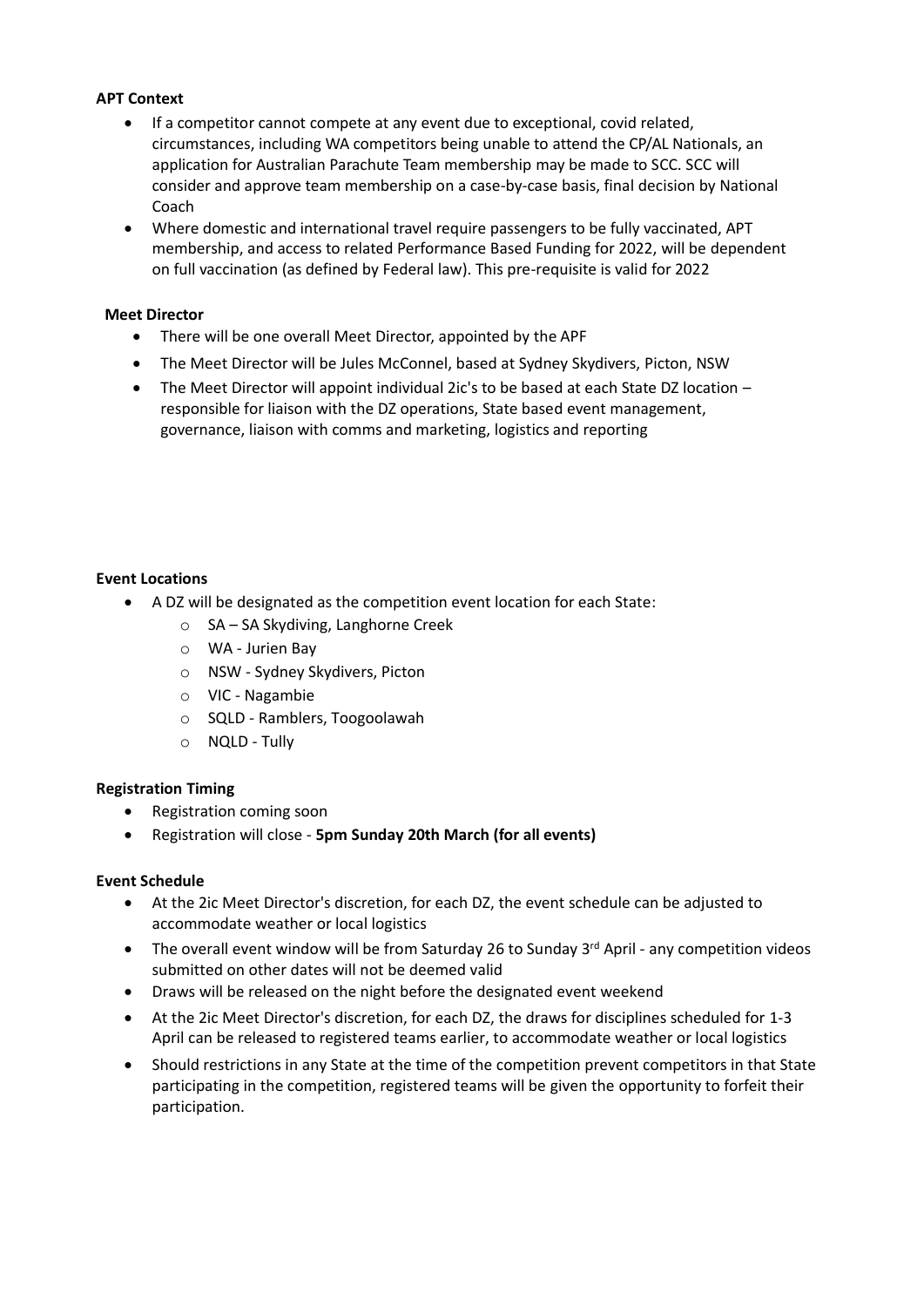# **Judging**

- It is accepted that different teams in the same discipline will be using different aircraft it is assumed that there is no disadvantage or advantage for any team, and all will be treated equally
- The Chief Judge will be Peta Holmes, based in WA
- Competitors will be asked to upload their videos in a timely manner after each jump, to the onsite dubber
- All completed rounds will be judged judges will endeavour to post results within 24 hours of a jump being submitted
- Protests and reviews must be made within 24 hours of the scores being posted. Protests and reviews must be submitted to the 2ic Meet Director who will communicate with the Chief Judge
- Placings for each event will be determined from the last complete round of that event
- Where all States have completed at least 1 round of a competition on the designated event weekend, the discipline will be deemed to have been completed
- Where any State has failed to complete 1 round of a competition in a specific event, the event will be deemed incomplete unless the teams from that State agree to forfeit their participation in the competition
- Participants will be asked to compete in good faith that they will take full advantage of available weather and logistics at their nominated competition drop zone and will not practice competition jumps in the tunnel or in the air between Friday 25 March through to Sunday 3 April inclusive
- Due to the difference in weather and logistics of this competition, records will not be ratified. Exceptions may be given to teams in disciplines that aren't affected by the weather in their discipline
- Wingsuiting will be judged using Skyderby software
- The Chief Judge and the Meet Director will be the final point of contact for any grievance

#### **Awards**

• Medals will be issued to winning teams and competitors by post

# **COVID-19**

- APF COVID SAFETY PLAN each competition DZ will follow their own COVID Safety Plan as per their state government requirements
- Drop zone management will be accountable and responsible for having and maintaining an appropriate COVID-19 Safety protocols as per their State Government's guidelines which may include a Plan for Community Sporting competitions and full training activities
- Where required by State Government guidelines, participants must provide their own masks and follow safety protocols required of them by the drop zone management

#### **Roles and Responsibilities**

- APF Event registration and payment processing, management and administration
- APF Judging hub set up, equipment and resourcing, competition judging
- APF Event set up and closure
- APF Event communications and marketing
- APF Appointment of the Meet Director
- Meet Director appointment of the 2ic's in each State
- Meet Director / 2ic's Role description as per the related competition and operational regulations to include event management, governance, logistics, liaison with APF comms and marketing, liaison with the DZ operations
- DZ Provision of aircraft capacity and DZ facilities in support of agreed competition events